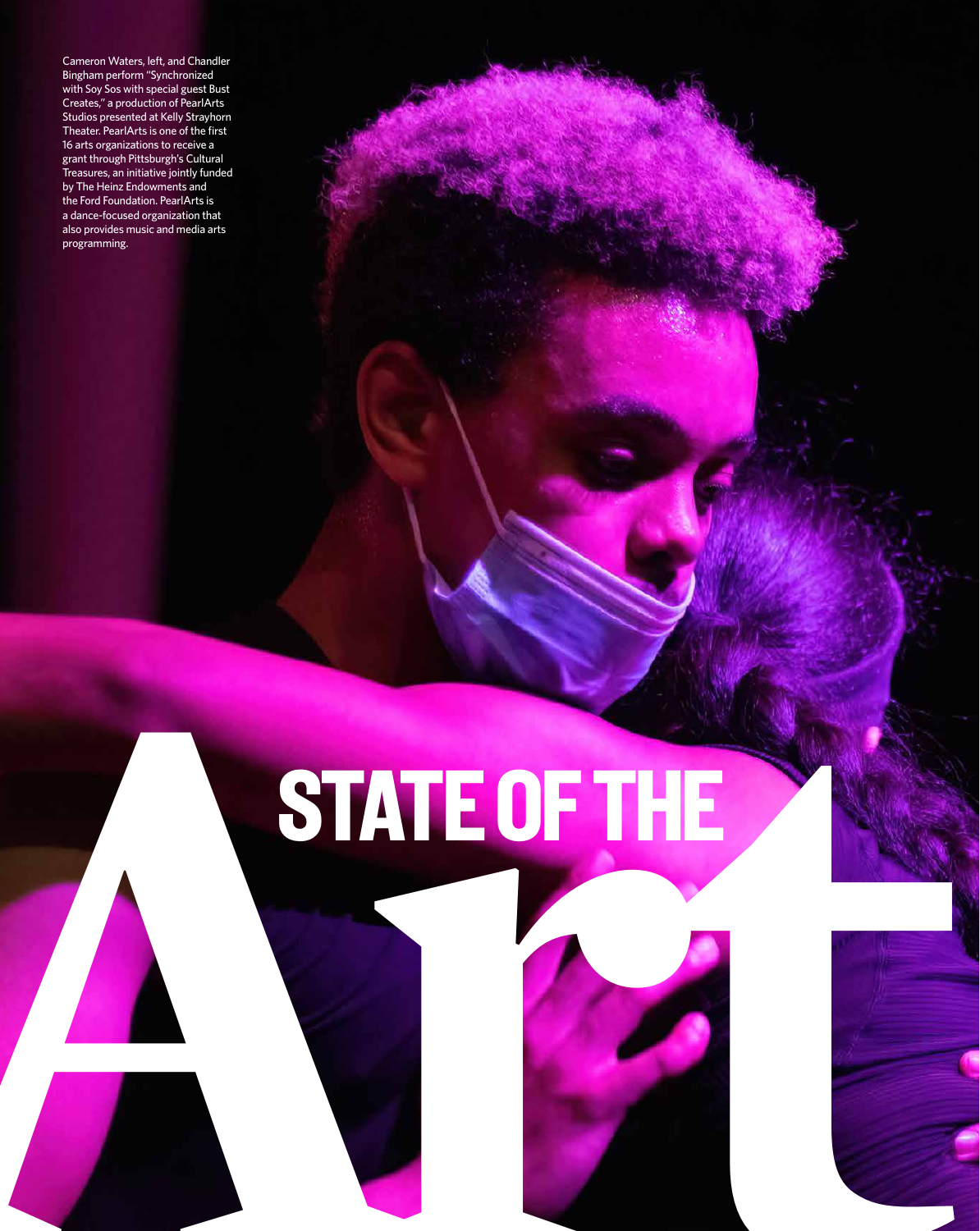**Articles**<br> **Arts**<br> **Arts**<br> **Arts**<br> **Arts**<br> **Arts**<br> **Arts**<br> **Arts**<br> **Arts**<br> **Arts**<br> **Arts**<br> **Arts**<br> **Arts**<br> **Arts**<br> **Arts**<br> **Arts**<br> **Arts**<br> **Arts**<br> **Arts**<br> **Arts**<br> **Arts**<br> **Arts**<br> **Arts**<br> **Arts**<br> **Arts**<br> **Arts** The Heinz Endowments' investment in the arts involves more than funding certain projects or programs. The foundation's grantmaking through its Creativity Strategic Area encompasses strategies for addressing community challenges, such as recovery from traumatic events or reduction of social inequities, and for expanding development initiatives to include design elements that are meaningful and sustainable as well as aesthetically pleasing. In the following pages are examples of the types of initiatives the Endowments supports that have significance beyond their artistic value and contribute to the goal of improving the quality of life for all in the Pittsburgh region.

Beth Barbis

23